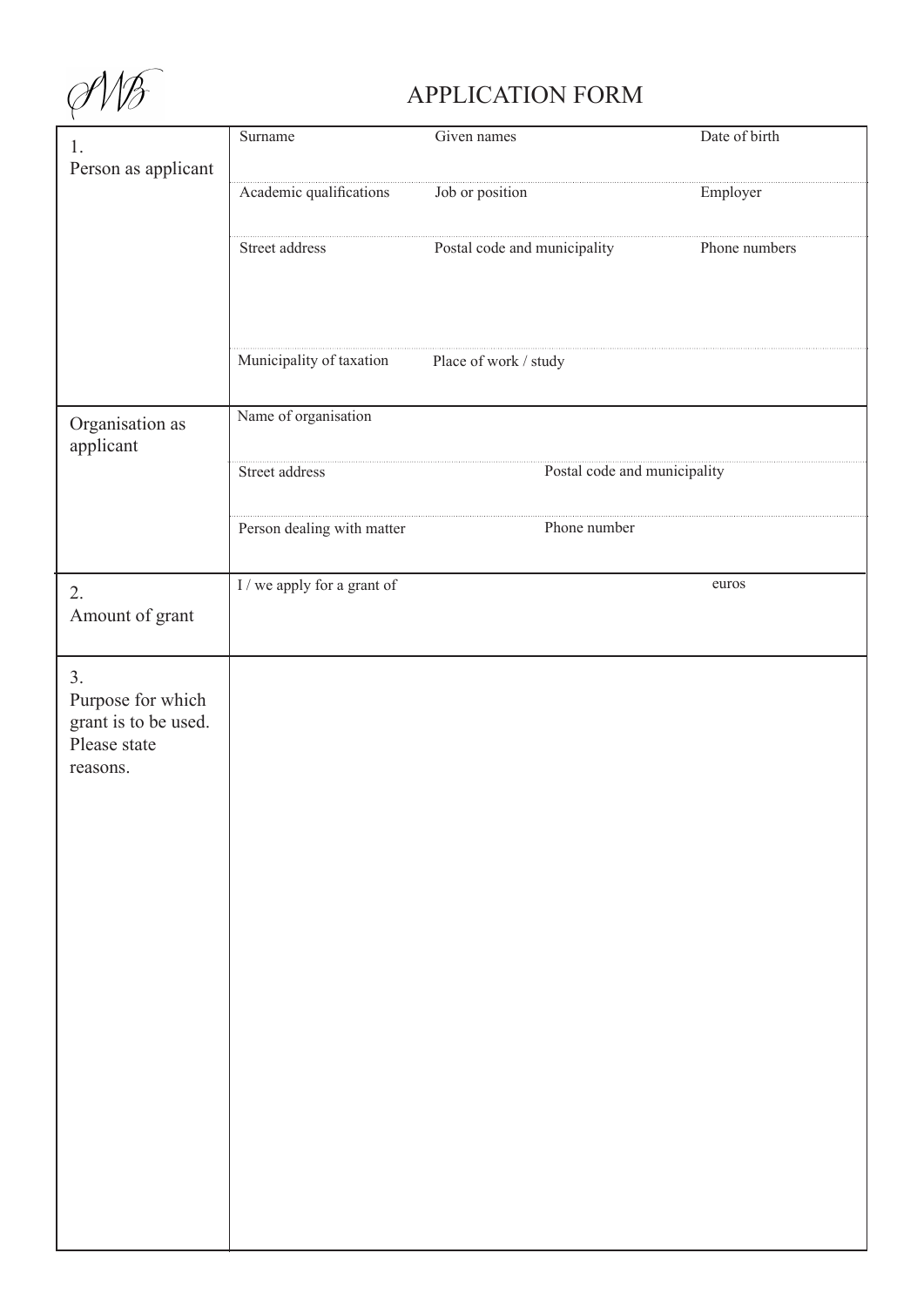$QN\mathscr{F}$ 

## APPLICATION FORM

| 4.              | Grants received during the last five years                                                               |                 |  |
|-----------------|----------------------------------------------------------------------------------------------------------|-----------------|--|
|                 | Provider of grant<br>Year                                                                                | Amount of grant |  |
| Previous grants |                                                                                                          |                 |  |
|                 |                                                                                                          |                 |  |
|                 |                                                                                                          |                 |  |
|                 |                                                                                                          |                 |  |
|                 |                                                                                                          |                 |  |
|                 |                                                                                                          |                 |  |
|                 |                                                                                                          |                 |  |
|                 |                                                                                                          |                 |  |
|                 |                                                                                                          |                 |  |
|                 |                                                                                                          |                 |  |
|                 | Two references who can be contacted for a statement, if necessary                                        |                 |  |
| 5.              | Name<br>Name                                                                                             |                 |  |
| References      |                                                                                                          |                 |  |
|                 |                                                                                                          |                 |  |
|                 |                                                                                                          |                 |  |
|                 | Address                                                                                                  | Address         |  |
|                 |                                                                                                          |                 |  |
|                 |                                                                                                          |                 |  |
|                 |                                                                                                          |                 |  |
|                 | Phone                                                                                                    | Phone           |  |
|                 |                                                                                                          |                 |  |
|                 |                                                                                                          |                 |  |
|                 |                                                                                                          |                 |  |
|                 |                                                                                                          |                 |  |
|                 |                                                                                                          |                 |  |
| 6.              | CV or corresponding<br>□ Project plan<br>$\Box$                                                          | $\Box$ Other    |  |
| Appendices      |                                                                                                          |                 |  |
|                 |                                                                                                          |                 |  |
|                 |                                                                                                          |                 |  |
|                 |                                                                                                          |                 |  |
|                 |                                                                                                          |                 |  |
|                 |                                                                                                          |                 |  |
| 7.              | I undertake to follow the instructions for grant recipients and to follow the plan presented in this ap- |                 |  |
| Commitment      | plication, should I receive the grant I am applying for                                                  |                 |  |
|                 |                                                                                                          |                 |  |
|                 | Place:                                                                                                   | Date:           |  |
|                 |                                                                                                          |                 |  |
|                 |                                                                                                          |                 |  |
|                 |                                                                                                          |                 |  |
|                 | Signature                                                                                                |                 |  |
|                 |                                                                                                          |                 |  |
|                 | Name in block letters                                                                                    |                 |  |
|                 |                                                                                                          |                 |  |
|                 |                                                                                                          |                 |  |
|                 |                                                                                                          |                 |  |
|                 |                                                                                                          |                 |  |
|                 |                                                                                                          |                 |  |
|                 |                                                                                                          |                 |  |
|                 |                                                                                                          |                 |  |
|                 |                                                                                                          |                 |  |
|                 |                                                                                                          |                 |  |
|                 |                                                                                                          |                 |  |
|                 |                                                                                                          |                 |  |